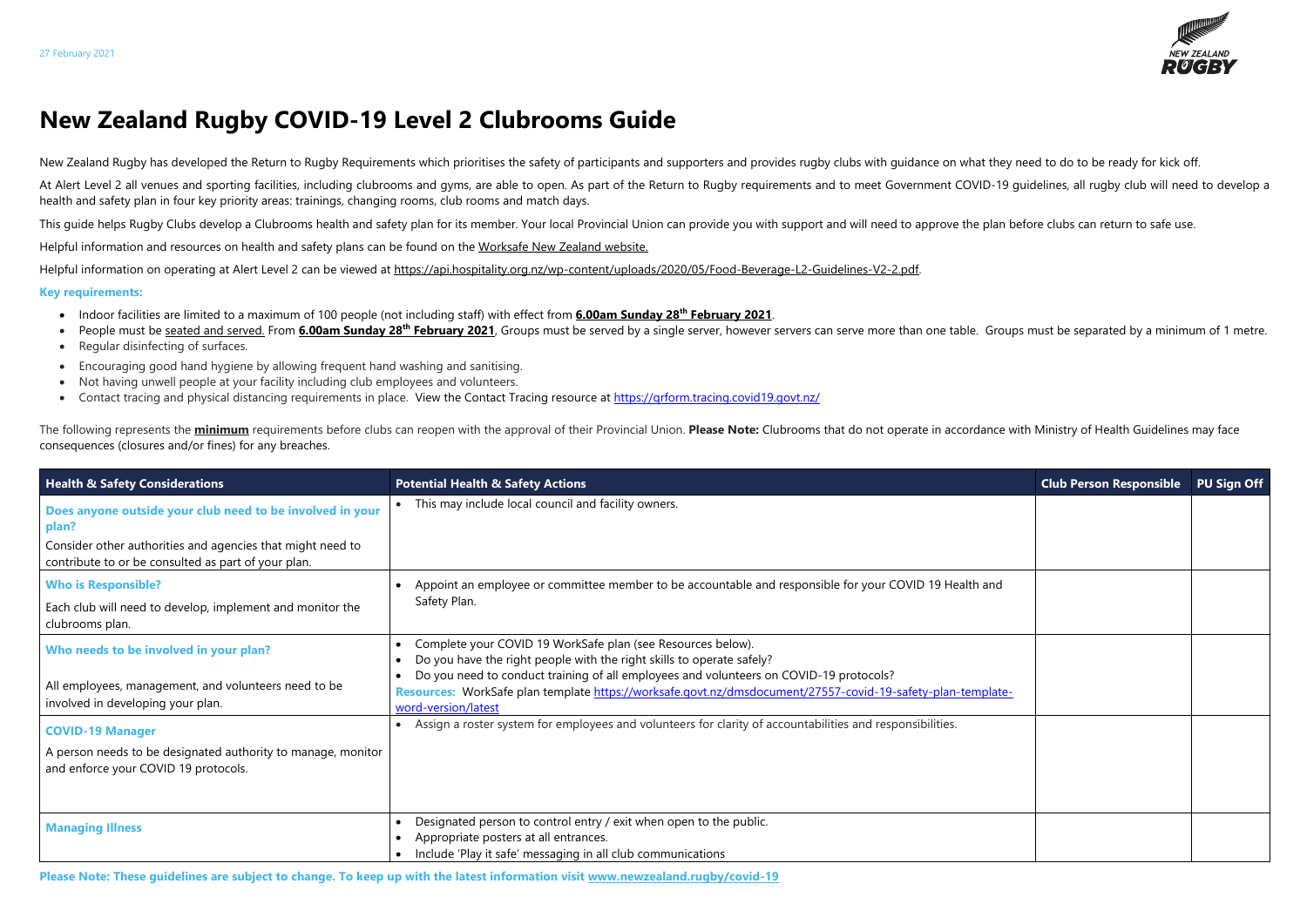

| <b>Health &amp; Safety Considerations</b>                                                                                                                                      | <b>Potential Health &amp; Safety Actions</b>                                                                                                                                                                                                                                                                                                                                                                                                                                                                                                              | <b>Club Person Responsible</b> | <b>PU Sign Off</b> |
|--------------------------------------------------------------------------------------------------------------------------------------------------------------------------------|-----------------------------------------------------------------------------------------------------------------------------------------------------------------------------------------------------------------------------------------------------------------------------------------------------------------------------------------------------------------------------------------------------------------------------------------------------------------------------------------------------------------------------------------------------------|--------------------------------|--------------------|
| Employees, management, volunteers, and members need to<br>know they can't attend training if they are feeling unwell.                                                          | Resources: https://covid19.govt.nz/resources/posters/                                                                                                                                                                                                                                                                                                                                                                                                                                                                                                     |                                |                    |
| <b>Contact Tracing</b><br>All visitors need to be part of a contact tracing process.                                                                                           | Appointment of a person(s) to manage contact tracing within the clubroom environment.<br>Contact tracing posters clearly displayed on all entrances.<br>Ensure there is a method compliant with Government / MOH regulations to manage contact tracing recording and<br>data management.<br><b>Resources:</b> View the Contact Tracing resource at<br>https://grform.tracing.covid19.govt.nz/                                                                                                                                                             |                                |                    |
| <b>Hand Hygiene</b><br>There must be hand hygiene measures in place for employees<br>and members.                                                                              | Sufficient supplies of hand sanitiser available at entry points and in clubrooms.<br>Access to soap and water to enable good hand washing measures.<br>• Consider placement of COVID-19 posters in and around venue and clubrooms.<br>Post COVID-19 posts on club social media feeds (Facebook, Instagram).                                                                                                                                                                                                                                               |                                |                    |
| <b>Food and Bar Service</b><br>Food and bar service must be in accordance with Government<br>requirements.                                                                     | Food hygiene regulations for COVID-19 apply.<br>No bar or food counter service.<br>Patrons must be seated and served by a single server, though this server may serve multiple groups.<br>Implementation of table service only and mobile contactless pay systems (no cash).<br>Resources: See https://api.hospitality.org.nz/wp-content/uploads/2020/05/Food-Beverage-L2-Guidelines-V2-2.pdf                                                                                                                                                             |                                |                    |
| <b>Physical Distancing</b><br>Numbers must be limited to 100 (excluding staff) and ensuring<br>physical distancing within the clubroom.                                        | • Number limited to 100 (excluding staff), however, the venue needs to provide safe physical distancing at all times<br>so maximum number might be restricted.<br>Designated person(s) to manage arrivals / departures within the club (Ensure maximum number of 100 at any one<br>time is not breached).<br>Reconfiguration of seating plan and removal of tables / bar leaners and clear pathways to create separation and<br>traffic flows.                                                                                                            |                                |                    |
| <b>Sanitisation</b><br>High contact areas need to be regularly cleaned.                                                                                                        | Consider staggering timeframes / entrance / exit rosters for distinct groups (i.e. junior club members / senior club).<br>Is there a process in place to ensure all high contact areas (e.g. doors, tables, bench surfaces, chairs, bathrooms etc)<br>are being sanitised before each use.<br>Resources: Cleaning guidelines to minimise the spread of infectious diseases can be found here:<br>www.health.govt.nz/your-health/healthy-living/environmental-health/infectious-disease-prevention-and-<br>control/workplace-infectious-disease-prevention |                                |                    |
| <b>Club Communication</b><br>The club should regularly communicate with its members.                                                                                           | • Keep members informed through regular updates.<br>Reinforce good behaviour and correct misunderstandings.<br>$\bullet$                                                                                                                                                                                                                                                                                                                                                                                                                                  |                                |                    |
| <b>Monitoring the Plan</b><br>It is important that all health and safety plans are monitored<br>and adjusted to keep participants safe and as Government<br>guidelines change. | Monitor your plan in its early stages to ensure that is effective and understood.<br>$\bullet$<br>Stay updated with New Zealand Rugby and Provincial Union COVID-19 advisories.<br>Set regular updates to ensure that it remains sustainable and relevant.<br>$\bullet$                                                                                                                                                                                                                                                                                   |                                |                    |

## **Important Notes**